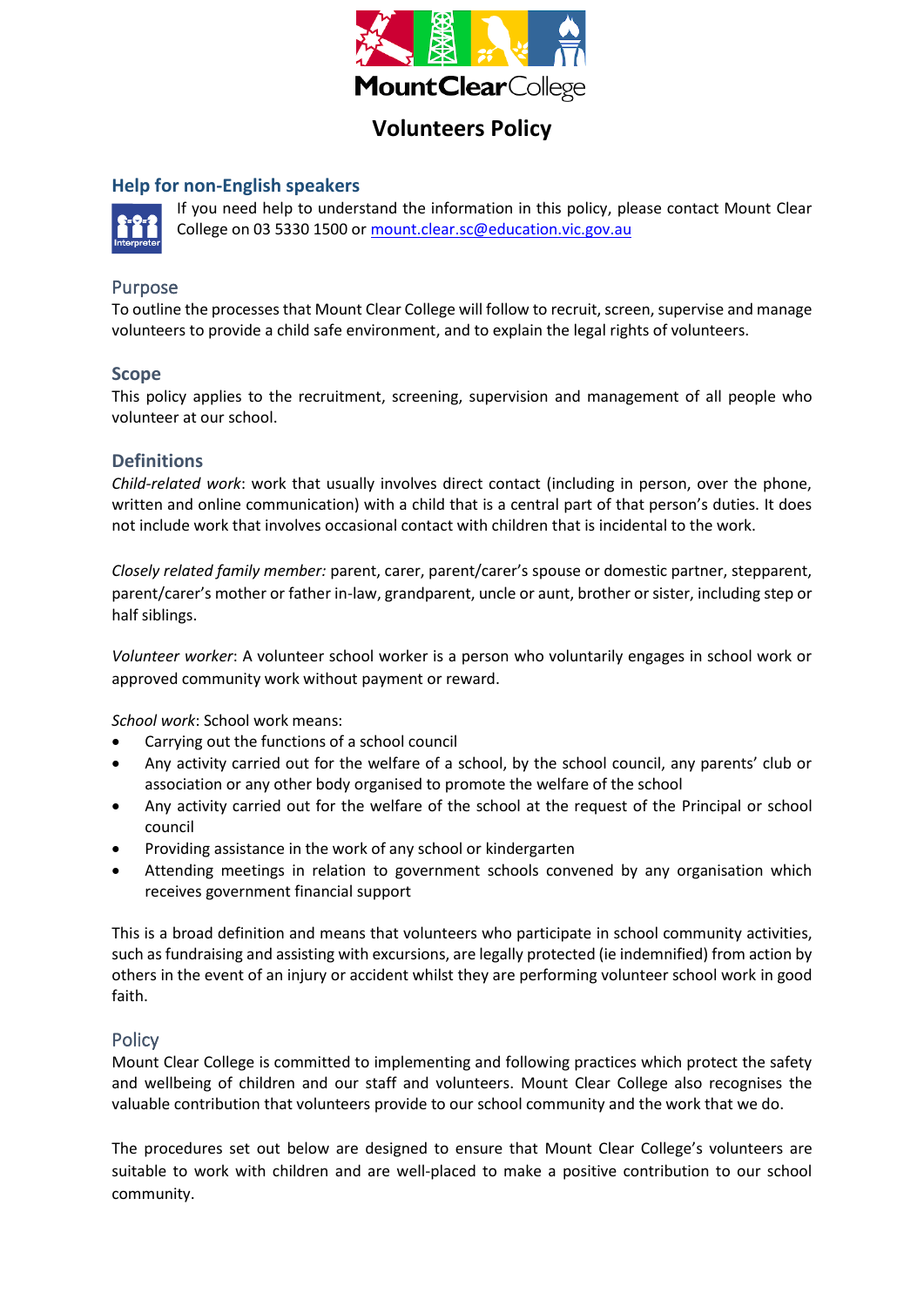#### **Becoming a volunteer**

Members of our school community who would like to volunteer are encouraged to contact the front office where they will be directed to the appropriate area which would best use their skills.

## Suitability checks including Working with Children Checks

#### *Working with students*

Mount Clear College values the work of volunteers. To ensure that we are meeting our legal obligations under the *Worker Screening Act* and the Child Safe Standards, Mount Clear College is required to undertake suitability checks which in most cases will involve asking for evidence of a Working With Children (WWC) Clearance and may also involve undertaking reference, proof of identity and work history involving children checks.

Considering our legal obligations, and our commitment to ensuring that Mount Clear College is a child safe environment, we will require all volunteers to obtain a WWC Check and produce their valid card to the School's HR Administrator in the following circumstances. We also require volunteers to complete Pre-Employment Health Declaration, Validation of Personal Information and Child Safe Standards Code of Conduct forms.

- **Volunteers who are not parent/family members** of any student at the school are required to have a WWC Check if they are engaged in child-related work regardless of whether they are being supervised.
- **Parent/family volunteers** who are assisting with any classroom or school activities involving direct contact with children in circumstances where the volunteer's child is **not** participating, or does not ordinarily participate in, the activity.
- **Parent/family volunteers** who assist with excursions (including swimming), camps and similar events, regardless of whether their own child is participating or not.
- **Parent/family volunteers** who regularly assist in school activities, regardless of whether their own child is participating or not
- **Parent/community School Council members** sitting on School Council with student School Council members, **regardless of whether their own child is a student member or not.**

In addition, depending on the nature of the volunteer work, our school may ask the volunteer to provide other suitability checks at its discretion (for example, references, work history involving children and/or qualifications). Proof of identity may also be required in some circumstances.

#### *Non child-related work*

On some occasions, parents and other members of the school community may volunteer to do work that is not child-related. For example, volunteering on the weekend for gardening, maintenance, working bees, parents and friends club coordination, school council, participating in sub-committees of school council, fete coordination, other fundraising groups that meet in the evenings during which children **will not be** present.

Volunteers for this type of work are not required to have Working with Children or other suitability checks as they are not engaged in child-related work and children are not generally present during these activities. However, Mount Clear College reserves the right to undertake suitability checks,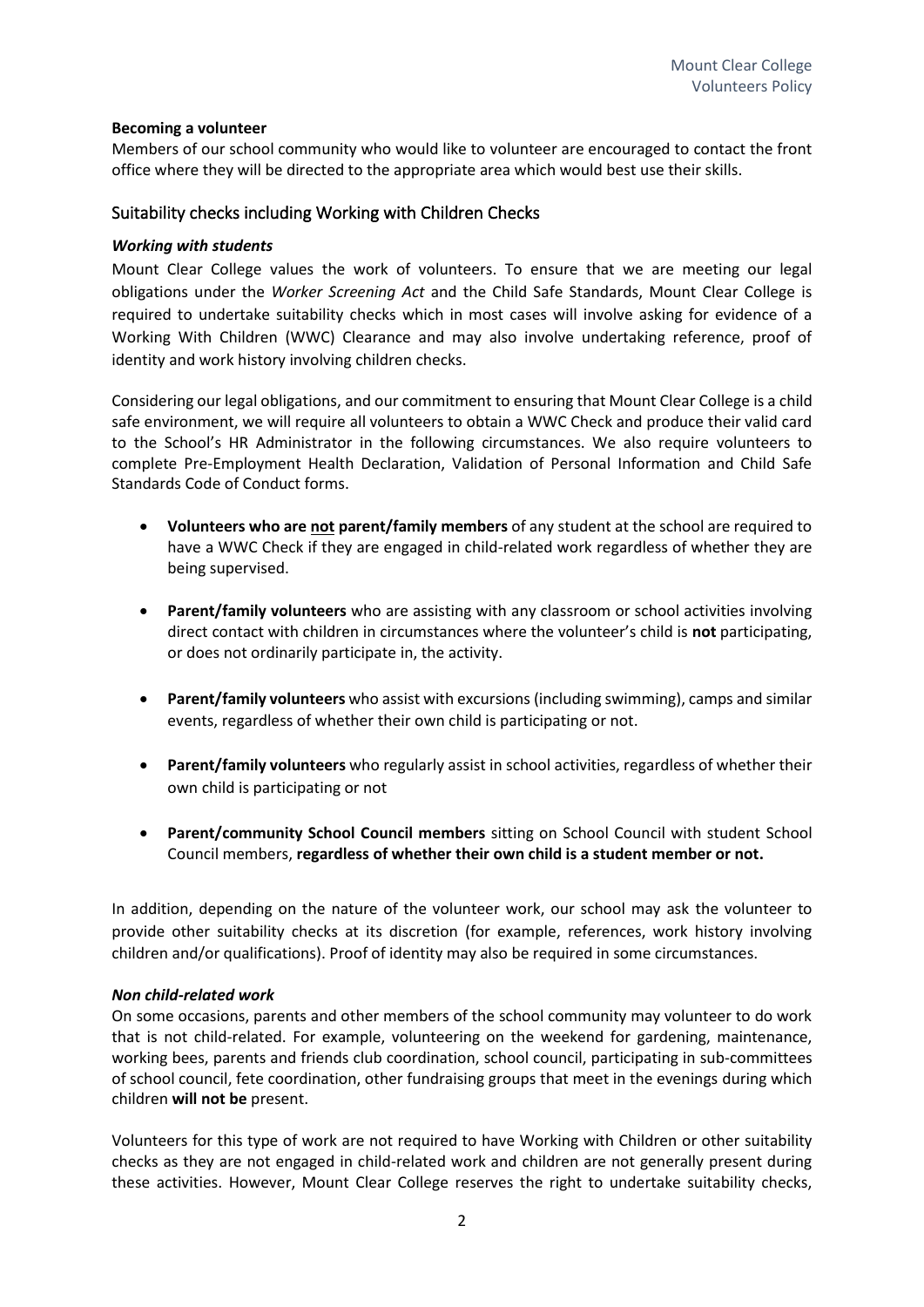including proof of identity and Working with Children Checks, at its discretion if considered necessary for any particular activities or circumstances.

## Management and supervision

Volunteer workers will be expected to comply with any reasonable direction of the Principal (or their nominee). This will include the requirement to follow our school's policies, including but not limited to, our Child Safety Policy, Child Safety Code of Conduct and our Statement of Values and School Philosophy. Volunteer workers will also be expected to act consistently with Department of Education and Training policies, to the extent that they apply to volunteer workers, including the Department's policies relating to Equal Opportunity and Anti-Discrimination, Sexual Harassment and Workplace Bullying.

The Principal has the discretion to make a decision about the ongoing suitability of a volunteer worker and may determine at any time whether or not a person is suitable to volunteer at Mount Clear College.

Mount Clear College will provide any appropriate induction and/or training for all volunteer workers. The Principal (or their nominee) will determine what induction and/or training is necessary depending on what type of work the volunteer will be engaged in.

All volunteers will be provided induction in relation to Mount Clear College's child safety practices, including reporting obligations and procedures. Our school has a Child Safety Reporting Obligations Policy which all staff and volunteers should be aware of.

The Principal (or their nominee) will determine what supervision, if any, of volunteers is required for the type of work being performed

# Compensation

#### *Personal injury*

Volunteer workers are covered by the Department of Education and Training's Workers Compensation Policy if they suffer personal injury in the course of engaging in school work.

#### *Property damage*

If a volunteer worker suffers damage to their property in the course of carrying out school work, the Minister (or delegate) may authorise such compensation as they consider reasonable in the circumstances. Claims of this nature should be directed to the Principal who will direct them to the Department's Legal Division.

#### *Public liability insurance*

The Department of Education and Training's public liability insurance policy applies when a volunteer worker engaged in school work is legally liable for:

- a claim for bodily injury to a third party
- damage to or the destruction of a third party's property.

# **COMMUNICATION**

This policy will be communicated to our school community in the following ways:

- A link to the policy is included in the staff handbook provided to staff during induction
- Policy updates are discussed at staff meetings/briefings and advised on the Bulletin
- Made available publicly on our school website [https://mountclearcollege.vic.edu.au/policies](https://mountclearcollege.vic.edu.au/policies-and-documents)[and-documents](https://mountclearcollege.vic.edu.au/policies-and-documents)
- A link to all school policies is included in transition and enrolment packs